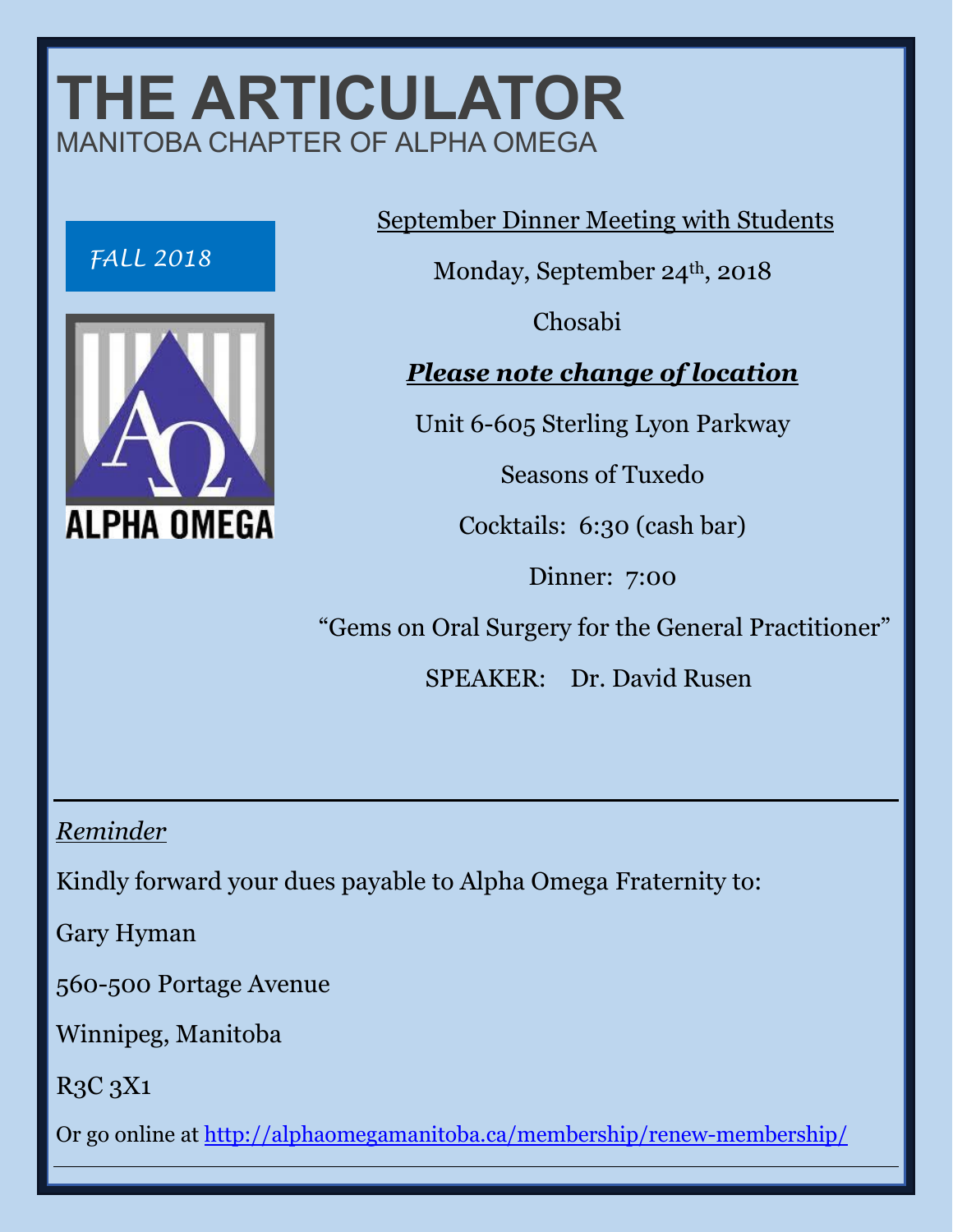## Upcoming Dinner Meetings

November 7, 2018

Location TBA

"Allergies in Dentistry: Latex, Antibiotics, Anaesthetics, and Contact Dermatitis"

Speaker: Dr. Lana Rosenfield

February 11, 2019

\_\_\_\_\_\_\_\_\_\_\_\_\_\_\_\_\_\_\_\_\_\_\_\_\_\_\_\_\_\_\_\_\_\_\_\_\_\_\_\_\_\_\_\_\_\_\_\_\_\_\_\_\_\_\_\_\_\_\_

(Students Incuded)

Location TBA "Lesser-known Clinical Variations in some Common Oral Conditions: a Common-sense Differential Diagnosis"

Speakers: Dr. Catalena Birek & Dr. Juliana Pfeffer

April 11, 2019

Location and Speaker TBA

Mixed Dinner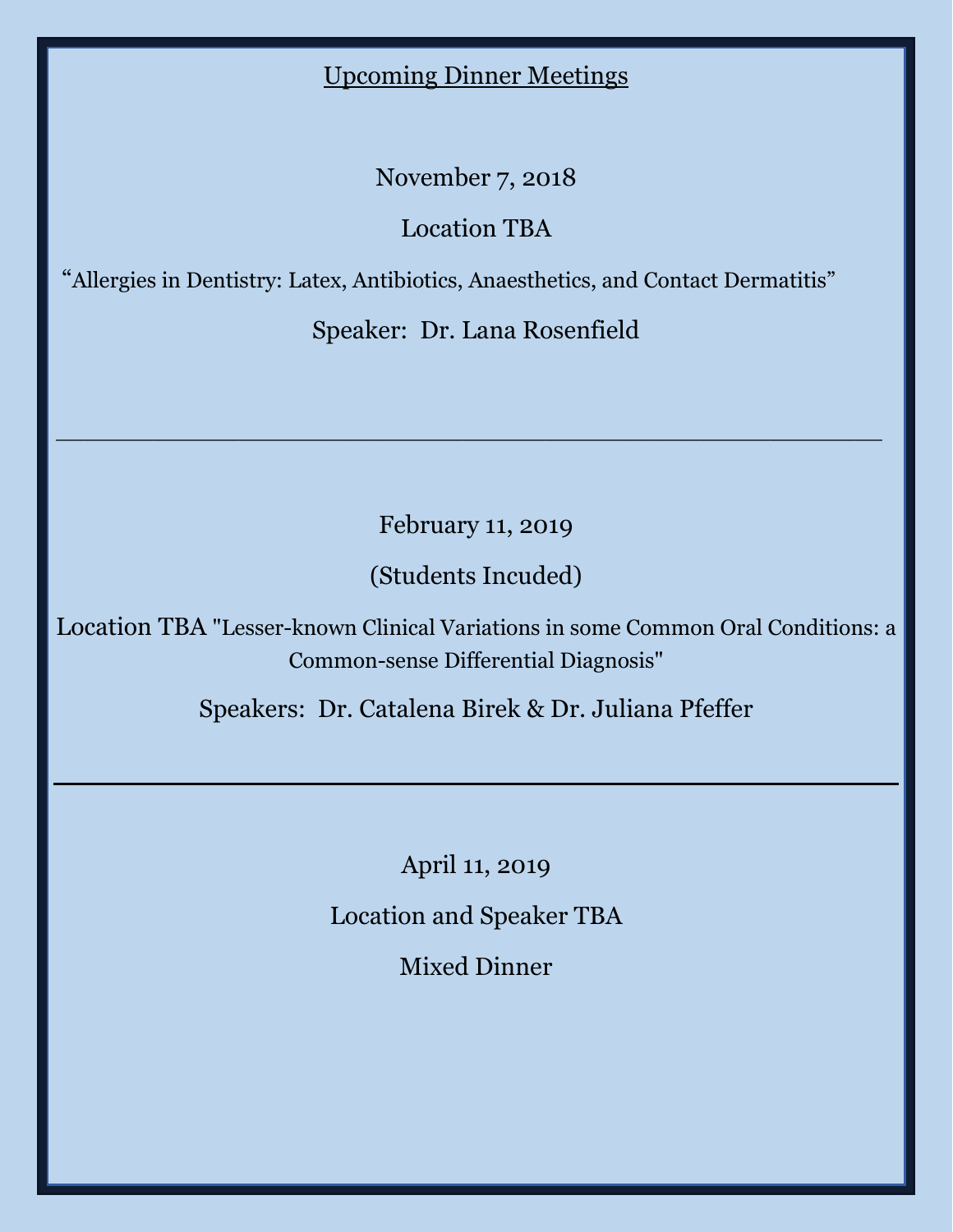53nd Annual Memorial Lecture

Registration is now open

Saturday, December 1, 2018

The Manitoba Chapter of Alpha Omega Fraternity

*Proudly presents*

Dr. Thomas Dudney



To Smile or not to Smile: Why Truly Understanding Smile Design Principles is so Important to You and Your Patient

## What's a Dentist to Do:

Diagnosis, Treatment Options, and Rehabilitation of Difficult and Unusual Cases

*Thomas E. Dudney, DMD is a 1977 graduate of University of Alabama in Birmingham School of Dentistry. He has served in the past as the Clinical Director for the Aesthetic Advantage hands-on programs taught by Dr. Larry Rosenthal at New York University and the Eastman Dental Clinic in London. Presently he is the clinical director of the Pacific Aesthetic Continuum (PAC) hands-on programs.*

Hilton Winnipeg, Airport Suites 1800 Wellington Avenue

There is no lecture fee, but donations to the foundation are most welcome

**http://alphaomegamanitoba.ca/memorial-lecture/dentist-registration/**